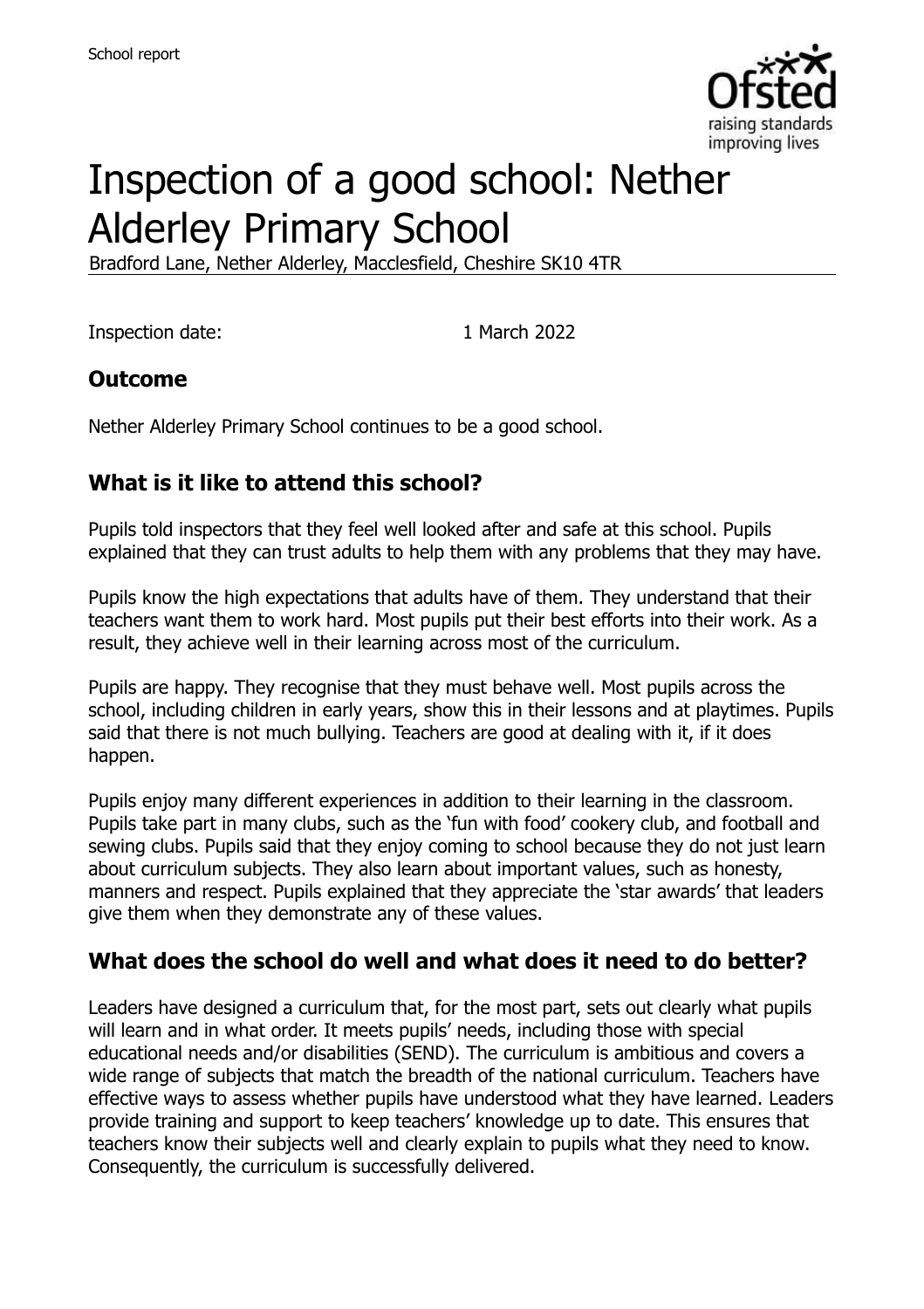

Leaders have made reading a high priority. They recognise how important it is for pupils to learn phonics well. Leaders have an effective phonics and reading curriculum in place. Children in Reception Year begin to learn phonics very soon after they start school. Most children remember the phonics that they have learned and can use their knowledge to read simple words. Some can read whole sentences. As pupils progress through key stage 1 and key stage 2, the large majority of them, including those with SEND, become fluent and accurate readers. Teachers provide extra sessions for pupils to catch up in their learning if they need to do so.

Although most pupils achieve well in reading, a minority of pupils in key stage 1 who find reading difficult do not read as fluently as they should. These pupils are unsure of the sounds that they have learned and find it hard to use them to read unfamiliar words. This is because teachers have not given them enough practice to enable them to remember their phonics knowledge securely. This prevents some pupils from becoming fluent readers.

In most other subjects, leaders have clearly thought through the knowledge that they want pupils to learn and when they want pupils to learn it. Most pupils remember the knowledge that they gain and can use it in future learning. Consequently, they achieve well. In mathematics in early years, for example, most children know how to recognise numbers up to 10. This helps them with more demanding learning, such as working out the difference between two numbers. However, in a few subjects, such as history and art and design, leaders have not organised the curriculum carefully enough. Pupils are sometimes unclear about how their learning fits with other knowledge that they have been taught. As a result, pupils do not build up their knowledge as securely as possible.

Leaders have effective systems in place to identify the needs of pupils with SEND. Leaders have a variety of ways to enable pupils to access the curriculum successfully. The support that these pupils receive helps them to learn well.

Most pupils behave well in class and take their learning seriously. There is very little misbehaviour that gets in the way of teaching the curriculum. Staff have effective ways to manage pupils' behaviour when they need to do so.

There is a wide range of activities for pupils in order to ensure that there is more to the curriculum than academic subjects. Leaders organise visits to deepen pupils' learning. Pupils can also take on a role of responsibility, such as house captain or school councillor.

Staff said that leaders are approachable and supportive of their welfare and workload. Those responsible for governance have a secure understanding of the strengths and areas for development of the school. They provide strong challenge to leaders and hold them to account effectively.

# **Safeguarding**

The arrangements for safeguarding are effective.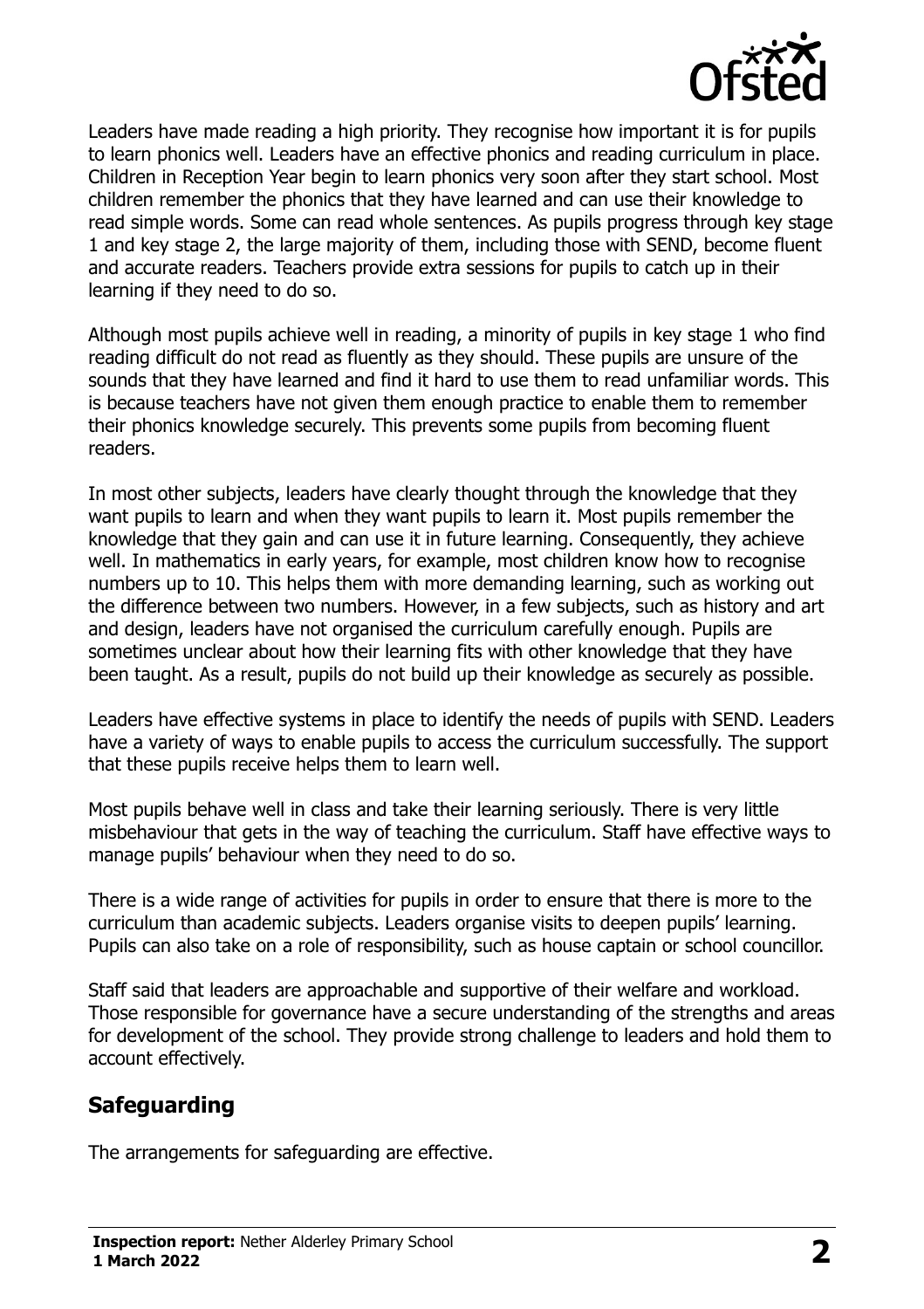

Leaders have robust and effective systems in place for reporting and recording safeguarding concerns. Leaders refer to the appropriate services outside school if pupils need extra help. Leaders have strong systems to ensure that they make proper checks on staff before they employ them.

Staff are well trained in safeguarding and are knowledgeable about the signs and symptoms of abuse. Adults provide pupils with useful information about how to keep themselves safe from harm. For example, pupils know about the risks involved in using the internet. Pupils are confident to report any worries that they may have to members of staff.

## **What does the school need to do to improve?**

# **(Information for the school and appropriate authority)**

- $\blacksquare$  A few low-attaining readers in key stage 1 cannot apply the phonemes that they have learned to unfamiliar texts. This is because they have not had enough practice to make sure that they have fully learned them. As a result, these pupils cannot read fluently enough. Leaders must ensure that teachers give pupils enough opportunities to develop their phonics knowledge securely, to enable them to apply it successfully to new texts.
- In a few subjects, the content and sequence of learning are not coherent enough. This means that pupils are not able to build their knowledge on what they already know. Leaders should ensure that all subjects have clearly sequenced content to enable pupils to develop their knowledge well across the whole curriculum.

# **Background**

When we have judged a school to be good, we will then normally go into the school about once every four years to confirm that the school remains good. This is called a section 8 inspection of a good or outstanding school, because it is carried out under section 8 of the Education Act 2005. We do not give graded judgements on a section 8 inspection. However, if we find evidence that a school would now receive a higher or lower grade, then the next inspection will be a section 5 inspection. Usually this is within one to two years of the date of the section 8 inspection. If we have serious concerns about safeguarding, behaviour or the quality of education, we will deem the section 8 inspection a section 5 inspection immediately.

This is the second section 8 inspection since we judged the predecessor school, Nether Alderley Primary School, to be good in March 2012.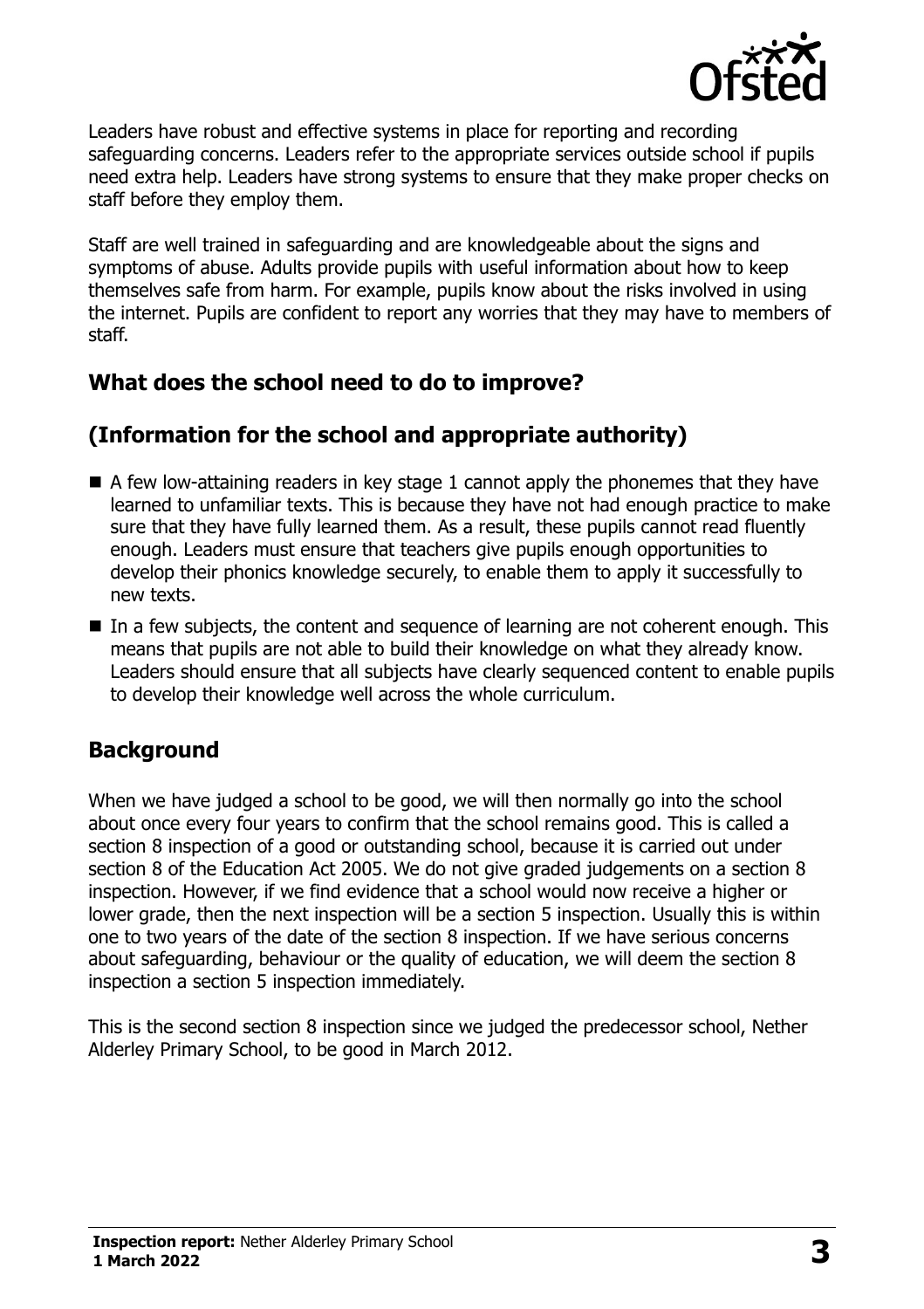

#### **How can I feed back my views?**

You can use [Ofsted Parent View](https://parentview.ofsted.gov.uk/) to give Ofsted your opinion on your child's school, or to find out what other parents and carers think. We use information from Ofsted Parent View when deciding which schools to inspect, when to inspect them and as part of their inspection.

The Department for Education has further [guidance](http://www.gov.uk/complain-about-school) on how to complain about a school.

If you are the school and you are not happy with the inspection or the report, you can [complain to Ofsted.](https://www.gov.uk/complain-ofsted-report)

#### **Further information**

You can search for [published performance information](http://www.compare-school-performance.service.gov.uk/) about the school.

In the report, '[disadvantaged pupils](http://www.gov.uk/guidance/pupil-premium-information-for-schools-and-alternative-provision-settings)' refers to those pupils who attract government pupil premium funding: pupils claiming free school meals at any point in the last six years and pupils in care or who left care through adoption or another formal route.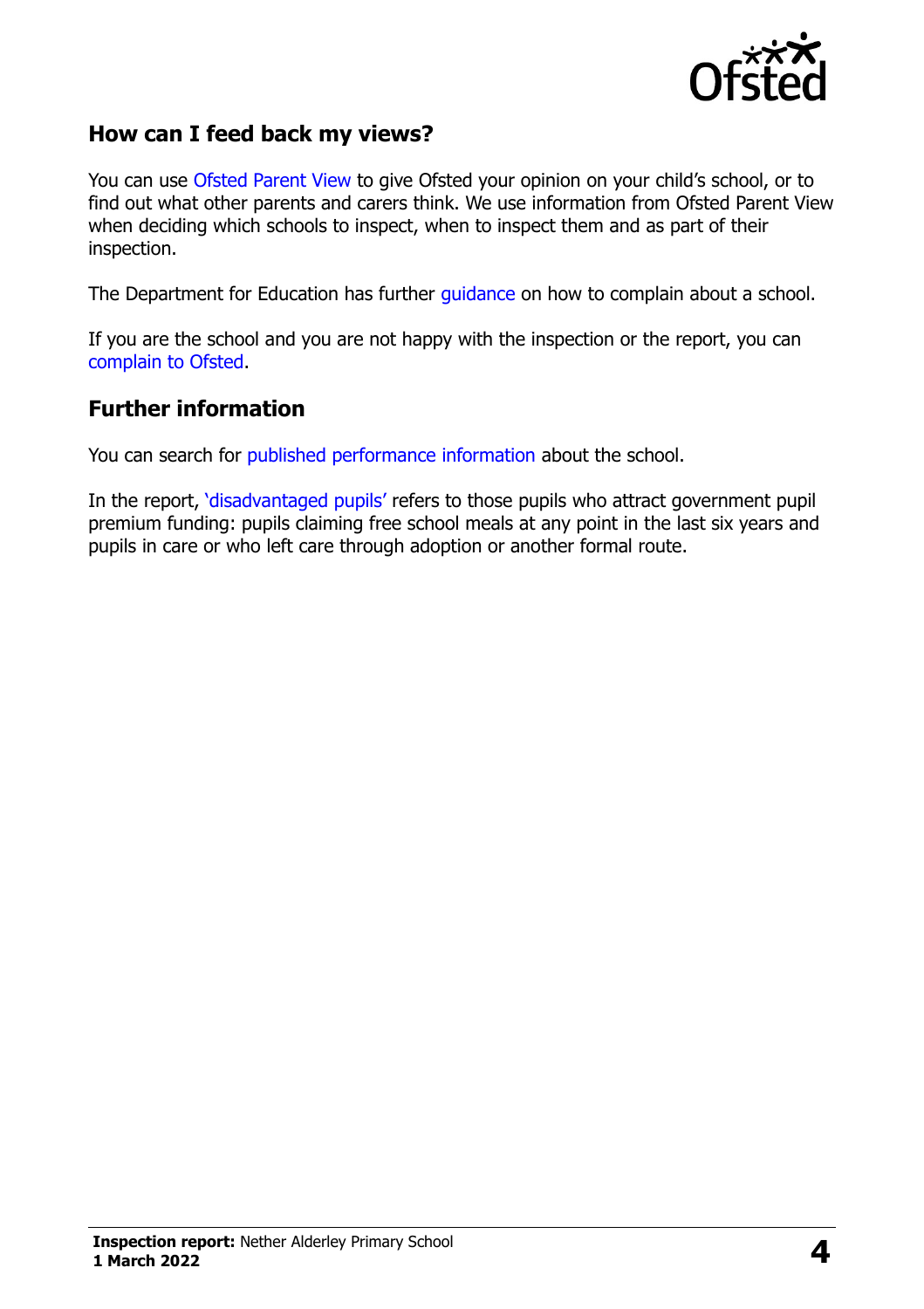

## **School details**

| Unique reference number             | 141306                                                               |
|-------------------------------------|----------------------------------------------------------------------|
| <b>Local authority</b>              | <b>Cheshire East</b>                                                 |
| <b>Inspection number</b>            | 10212407                                                             |
| <b>Type of school</b>               | Primary                                                              |
| <b>School category</b>              | Academy converter                                                    |
| Age range of pupils                 | 4 to 11                                                              |
| <b>Gender of pupils</b>             | Mixed                                                                |
| Number of pupils on the school roll | 96                                                                   |
| <b>Appropriate authority</b>        | Board of trustees                                                    |
| <b>Chair of trust</b>               | Mike Gorton                                                          |
| <b>Headteacher</b>                  | <b>Richard Craven</b>                                                |
| Website                             | www.netheralderley.cheshire.sch.uk                                   |
| Date of previous inspection         | 2 February 2017, under section 8 of the<br><b>Education Act 2005</b> |

# **Information about this school**

- There have been several changes of staff since the previous inspection.
- The school does not use alternative provision.

#### **Information about this inspection**

This was the first routine inspection the school had received since the COVID-19 pandemic began. Inspectors discussed the impact of the pandemic with leaders, and have taken that into account in their evaluation of the school.

- Inspectors conducted deep dives in these subjects: early reading, history and art and design. They held discussions with curriculum leaders, visited lessons, looked at a range of pupils' work and met with teachers and pupils. The lead inspector heard pupils reading to familiar adults and talked to pupils about their reading. Inspectors also looked at how well the curriculum in early mathematics is delivered.
- **Inspectors held meetings with the headteacher, senior leaders and other members of** staff. The lead inspector spoke with members of the board of trustees and the chief executive officer of the trust.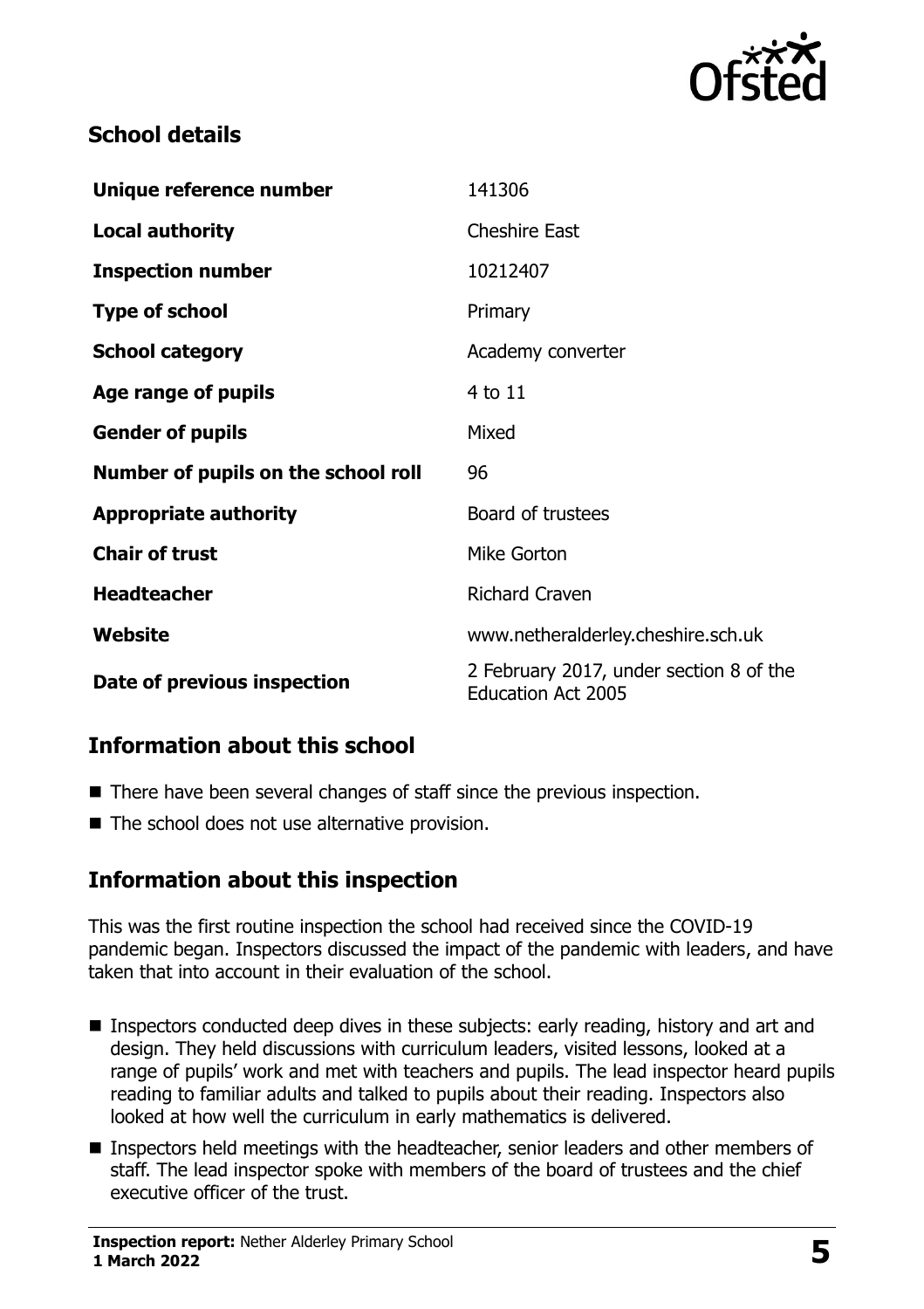

- **Inspectors reviewed the school's website and a range of school documents. These** included the school's self-evaluation document, its improvement plan and various documents and records related to behaviour, safeguarding and bullying.
- $\blacksquare$  Inspectors spoke with groups of pupils about their experiences in school.
- The lead inspector evaluated the responses to Ofsted Parent View. He also analysed the responses to Ofsted's staff and pupil surveys.

#### **Inspection team**

Mark Quinn, lead inspector **Her Majesty's Inspector** 

Claire Hollister **Claire Hollister** Claire **Hollister Ofsted Inspector**